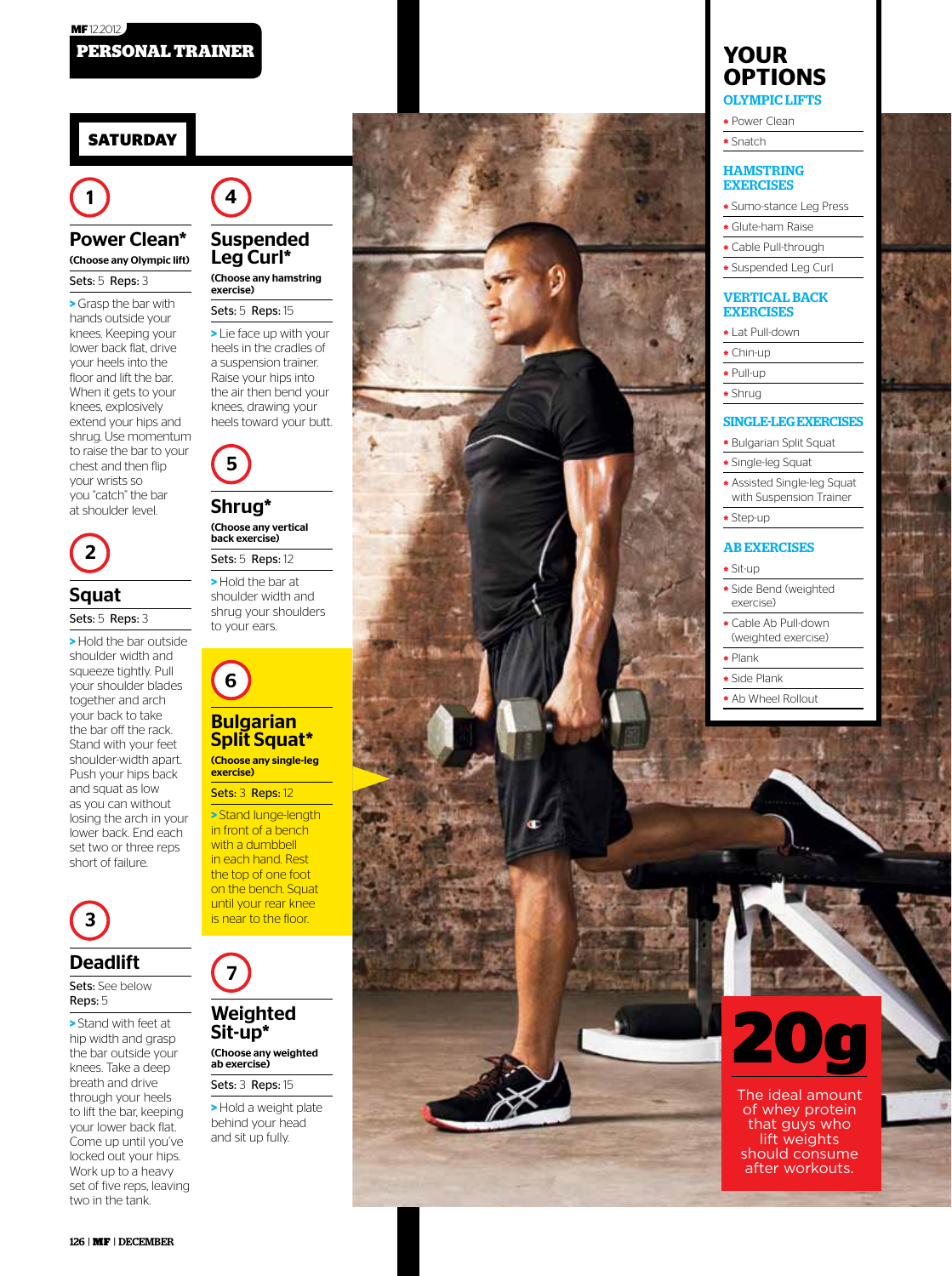**Sunday**



1

Three-board **Bench Press**\* (Choose any bench<br>press variation) **Sets: See below** Reps: 5

**>** You will need a three-board press

(three 10cm-thick pine boards from a hardware store will do the job). Set up to bench-press and have a partner hold the boards on your chest (alternatively wear them strapped to you, as shown). Lower the bar until it touches the boards, pause, and press up. Work up until you reach a five-rep max.

# 2

### Overhead Press

Sets: See below Reps: 5

**>** Hold the bar at shoulder width and press straight overhead, pushing your head forward as the bar passes it. Work up to a heavy set of five reps as you did for the three-board press.

# 3

# Close-grip Bench Press\*

(Choose any triceps exercise) Sets: 5 Reps: 12

**>** Perform a bench press with your hands at shoulder width.

Row\* (Choose any horizontal back exercise)

4

Sets: 5 Reps: 12

Bent-over

**>** Hold the bar with hands at shoulder width and push your hips back with slightly bent knees. Bend until your torso is parallel to the floor. Pull the bar in to your belly, squeezing your shoulder blades together.



### Skull Crusher\*

(Choose any triceps isolation exercise) Sets: 2 Reps: 20

**>** Lie on a bench holding an EZ bar above your chest so your arms are perpendicular to the floor. Keeping your upper arms in place, bend your elbows until the bar is at your forehead. Then extend your elbows.



**\*** Bench Press

- **\*** Board Bench Press
- (1, 2 or 3)
- **\*** Close-grip Bench Press
- **\*** Reverse-grip Bench Press
- **\*** Incline Bench Press
- **\*** Floor Press
- **\*** Carpet/Towel Press

### Triceps Exercises

- **\*** Close-grip Bench Press
- **\*** Parallel-bar Dip
- **\*** Skull Crusher (isolation exercise)
- **\*** Lying Triceps Extension (isolation exercise)
- **\*** Cable Pushdown (isolation exercise)

### **HORIZONTAL** Back Exercises

- **\*** Bentover Row
- **\*** Pendlay Row
- **\*** Chest-supported Row
- **\*** Dumbbell Row
- **\*** Seated Cable Row
- **\*** Lawn Mower Row

### Curl Variations

- **\*** Barbell Curl
- **\*** EZ-bar Curl
- **\*** Dumbbell Curl
- **\*** Incline Dumbbell Curl

6 EZ-bar Curl\*

# (Choose any curl

Sets: 2 Reps: 15

variation)

**>** Perform a curl using the EZ (curved) bar.

The world record in kilos for the bench press, set by Ryan The world record in kilos for the bench press, set by Rya<br>Kennelly of the US in 2008.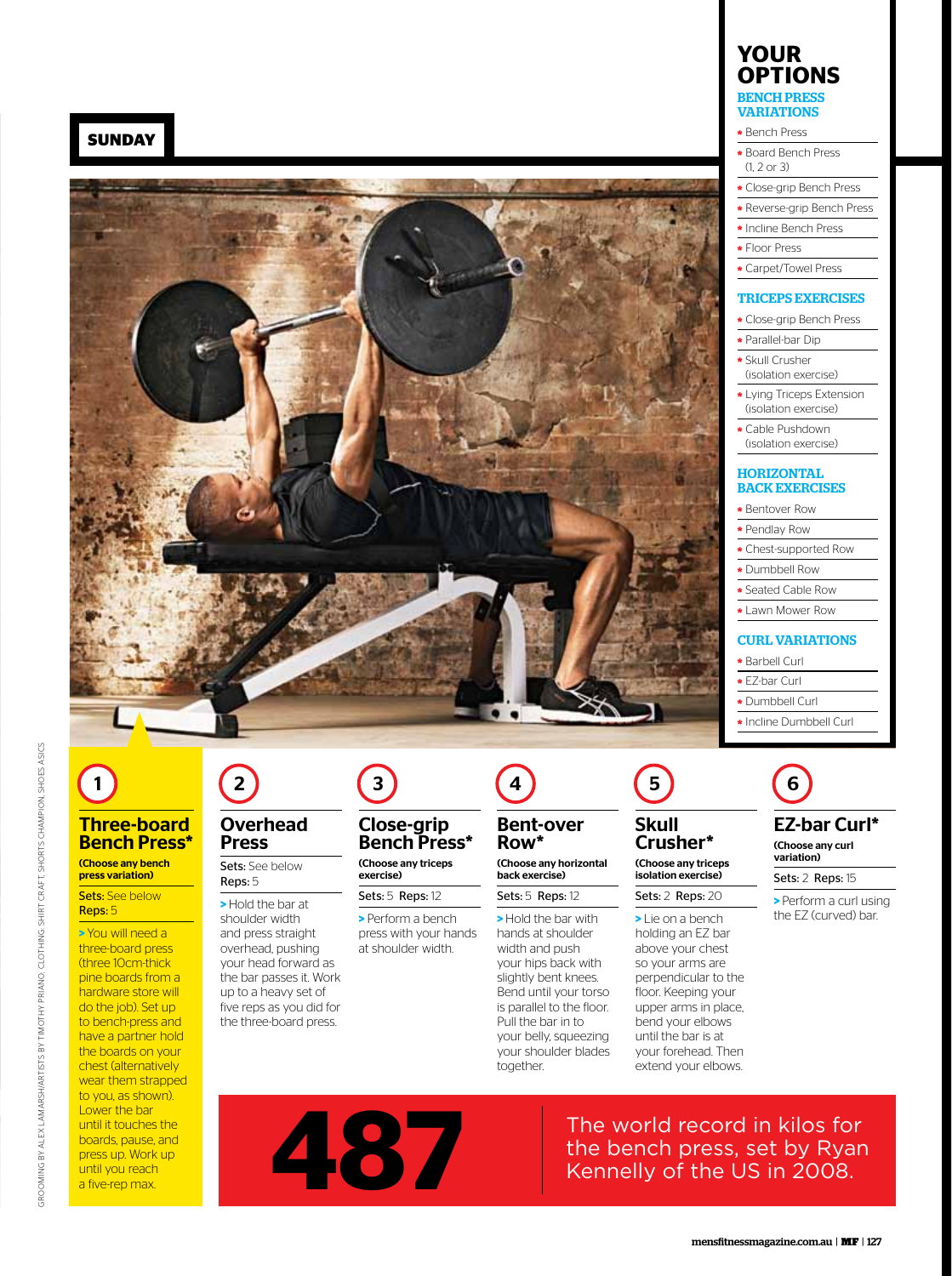

2

### Leg Press

Sets: 3 Reps: 20

Add weight each set until your third set allows you only 20 reps.



# Leg Curl Sets: 3 Reps: 15

Make sure your knees line up with the machine's axis of rotation.



# Back Extension Sets: 3 Reps: 8

Use a 45-degree backextension bench. Bend forward while keeping your lower back flat. Extend your torso.



# Seated Calf Raise Sets: 2 Reps: 20

Lower your heels slowly on each rep.



### Plank/Side Plank

Sets: 2 Reps: Hold for 30 seconds

Hold a plank for 30 seconds, then turn to one side, stacking your feet and hold for 30. Repeat on other side.